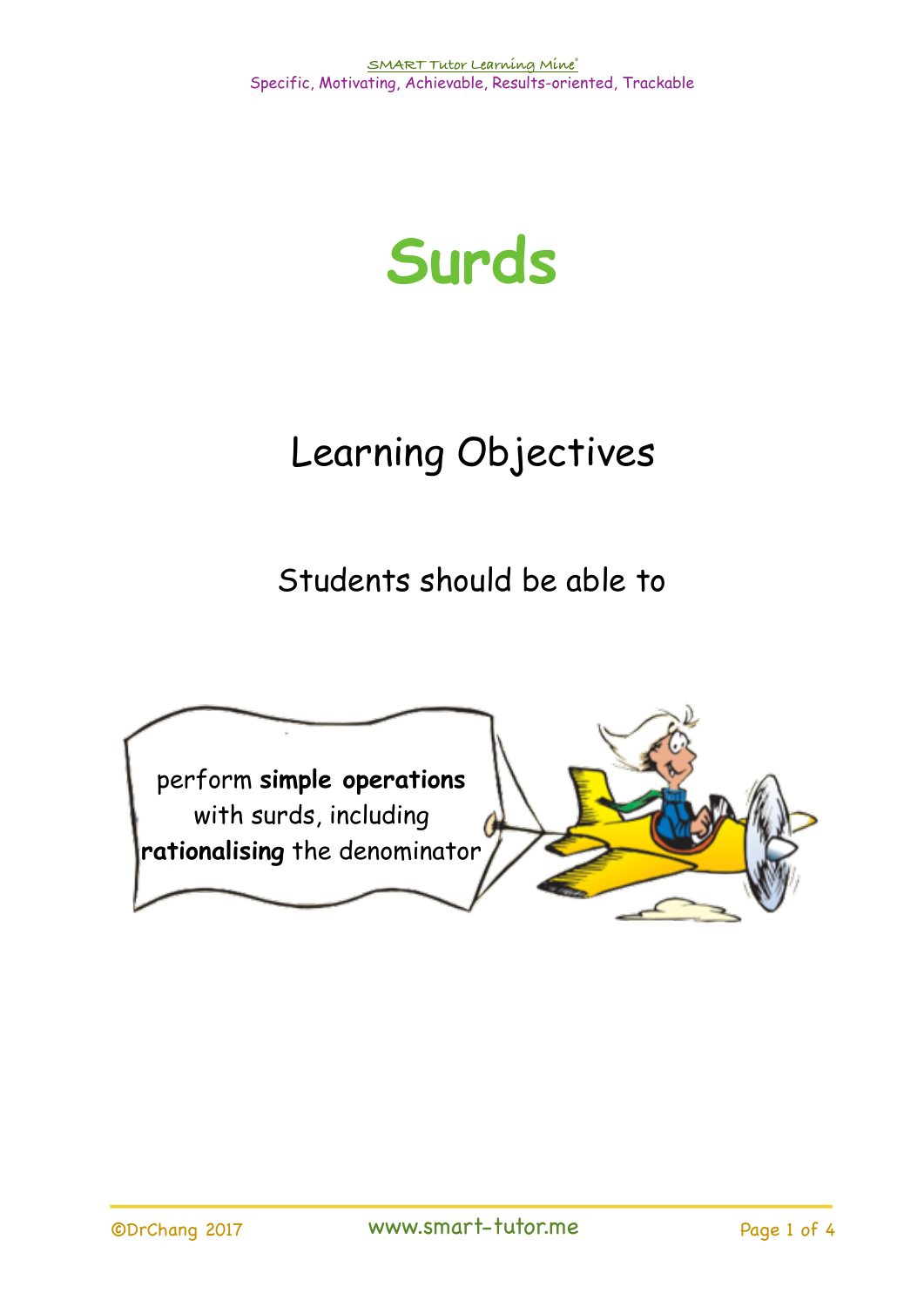**Nos** Questions **Reference** 

1

Express 4m $\sqrt{\mathsf{m}}$  -  $\frac{9}{7}$ m  $2\sqrt{m} + \frac{3}{4}$ m in the form Am + B, where A and B are integers to be found.

 $[3]$ Q2/0606/13/O/N/16

$$
\frac{4m\sqrt{m} - \frac{9}{\sqrt{m}}}{2\sqrt{m} + \frac{3}{\sqrt{m}}} = \frac{4m\sqrt{m} - \frac{9}{\sqrt{m}}}{2\sqrt{m} + \frac{3}{\sqrt{m}}} \times \frac{2\sqrt{m} - \frac{3}{\sqrt{m}}}{2\sqrt{m} - \frac{3}{\sqrt{m}}} = \frac{8m^2 - 12m - 18 + \frac{27}{m}}{4m - \frac{9}{m}} = \frac{(4m - \frac{9}{m})(2m - 3)}{4m - \frac{9}{m}} = 2m - 3
$$
\n
$$
\frac{4m - \frac{9}{m}}{4m - \frac{9}{m}} = \frac{4m - \frac{9}{m}}{4m - \frac{9}{m}} = 2m - 3
$$
\n
$$
(2\sqrt{m} + \frac{3}{\sqrt{m}})(Am + B) = 2Am\sqrt{m} + 2B\sqrt{m} + \frac{3Am}{\sqrt{m}} + \frac{3B}{\sqrt{m}} = 4m\sqrt{m} - \frac{9}{\sqrt{m}}
$$
\n
$$
2Am = 4m \Rightarrow 2A = 4 \Rightarrow A = 2 \text{ and } 3B = -9 \Rightarrow 3B = -9 \Rightarrow B = -3
$$

## 2 **Do not use a calculator in this question.**  Find the positive value of x for which  $(4 + \sqrt{5})x^2 + (2 - \sqrt{5})x - 1 = 0$ , giving your answer in the form  $\frac{a+\sqrt{5}}{2}$  , where a and b are integers. [6] Q4/0606/12/M/J/16 b

$$
(4 + \sqrt{5})x^{2} + (2 - \sqrt{5})x - 1 = 0
$$
\n
$$
x = \frac{-(2 - \sqrt{5}) \pm \sqrt{(2 - \sqrt{5})^{2} - 4(4 + \sqrt{5})(-1)}}{2(4 + \sqrt{5})} = \frac{-(2 - \sqrt{5}) \pm \sqrt{4 - 4\sqrt{5} + 5 + 16 + 4\sqrt{5}}}{2(4 + \sqrt{5})}
$$
\n
$$
x = \frac{3 + \sqrt{5}}{8 + 2\sqrt{5}} \text{ or } \frac{-7 + \sqrt{5}}{8 + 2\sqrt{5}} \text{ (rejected as -ve value)}
$$
\n
$$
x = \frac{3 + \sqrt{5}}{2(4 + \sqrt{5})} \cdot \frac{4 - \sqrt{5}}{4 - \sqrt{5}} = \frac{12 + \sqrt{5} - 5}{2(16 - 5)} = \frac{7 + \sqrt{5}}{22}
$$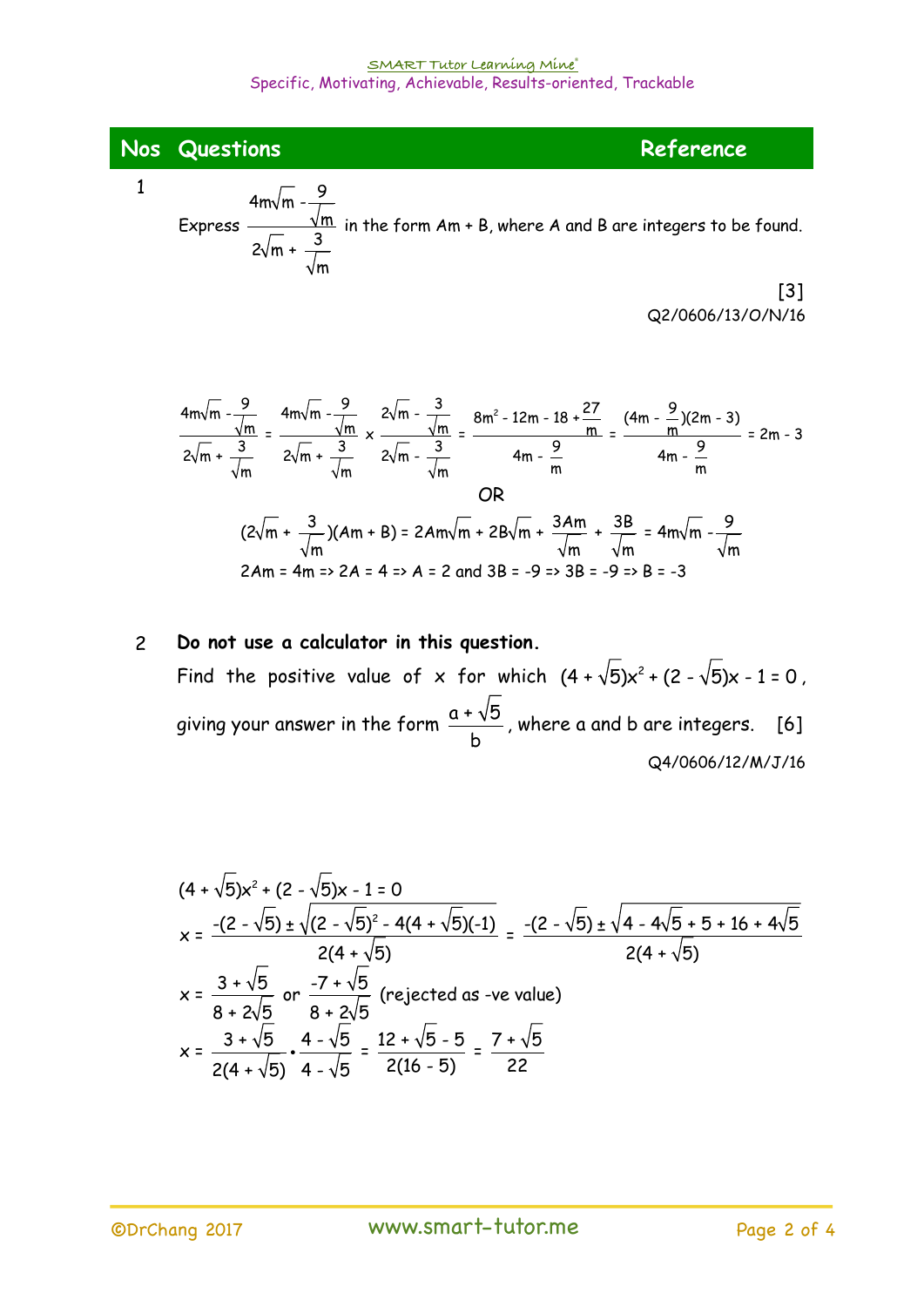

4 **Do not use a calculator in this question. 2 Do not use a calculator in this question**.



The diagram shows the triangle ABC where angle B is a right angle, AB = The diagram shows the triangle *ABC* where angle *B* is a right angle, *AB* = + ^ h 4 3 2 cm,  $(4 + 3\sqrt[3]{2})$  cm, BC =  $(8 + 5\sqrt[3]{2})$  cm and angle BAC =  $\theta$  radians. Showing all your working, find  $\left( \frac{a+b-2}{2} \right)$ 

(i) tan  $\theta$  in the form a + b $\sqrt{2}$  , where a and b are integers,  $[2]$ 

(ii) sec<sup>2</sup>  $\theta$  in the form c + d/2 , where c and d are integer.  $[3]$ 

 Q2/0606/11/M/J/15 Q2/0606/13/M/J/15

(i) 
$$
\tan \theta = \frac{8 + 5\sqrt{2}}{4 + 3\sqrt{2}} \cdot \frac{4 - 3\sqrt{2}}{4^{\frac{1}{2}} \cdot 3\sqrt{2}} = \frac{2 - 4\sqrt{2}}{16 - 18} = 2\sqrt{2} - 1
$$
  
(ii)  $\sec^2 \theta = 1 + \tan^2 \theta = 1 + (2\sqrt{2} - 1)^2 = 10 - 4\sqrt{2}$ 

 $^5$  The diagram shows a triangle ABC such that AB =  $(2 + \sqrt{3})$  cm, BC =  $(1 + 2\sqrt{3})$  cm and AC = 2 cm.  $AC = 2$ 



Without using a calculator, find the val $\mu$ e of cos ${\mathcal A}_a$ in $_b$ t $b$ e form a + b $\sqrt{3}$  , where  $\alpha$  and  $\beta$  are constants to be found.  $[4]$ Q10/0606/13/O/N/14

$$
\cos A = \frac{(2+\sqrt{3})^2 + 2^2 - (1+2\sqrt{3})^2}{2(2+\sqrt{3})(2)} = \frac{-1}{2(2+\sqrt{3})} \cdot \frac{(2-\sqrt{3})}{(2-\sqrt{3})} = \frac{-2+\sqrt{3}}{2} = -1 + \frac{\sqrt{3}}{2}
$$